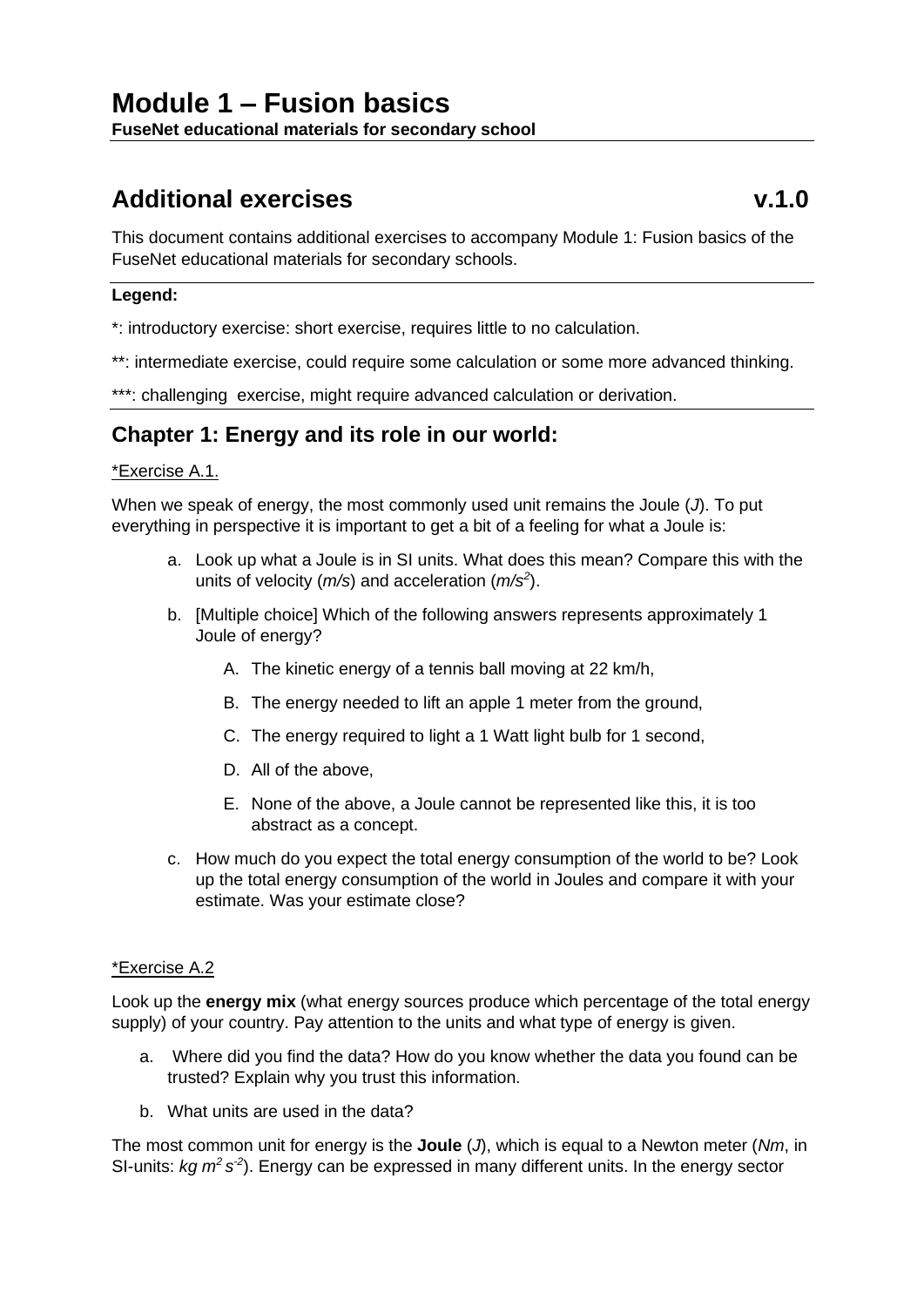# **Module 1 - Fusion basics**

often **kilowatt-hours** (*kWh*) or **tonnes of oil equivalent** (*toe*) are used because of the large amounts of energy. Suffixes are added to indicate larger (or smaller) quantities, e.g. *MWh, GWh, Mtoe* (megawatt-hours, gigawatt-hours, million tonnes of oil equivalent).

c. Compare the units of Joule (*J*), kilowatt-hours (*kWh*) and tonnes of oil equivalent (*toe*). How many *Joules* is one *kWh*? How many *Joules* is one *toe*? How many *Joules* is one *Mtoe*?

Most often, **primary energy** is used for this type of data regarding energy.

- d. What does primary energy mean?
- e. In most countries, the so-called **fossil fuels** dominate the energy supply. Compare different countries and percentages, what is the contribution by renewable sources such as solar and wind energy?
- f. Is a large portion of the energy mix derived from sustainable sources? What about renewable sources?

### \*Exercise A.3

- a. Make an estimated guess of the used energy in Joules of a household, a city, a country and the world.
- b. Make an estimated guess of the total used energy in industry and the total energy used by individuals on this planet

Try to find a source for questions a and b above.

- c. Which sources did you use?
- d. Does it match with your given answers?
- e. What do you notice?

### **Chapter 2: The energy of the stars:**

### \*Exercise A.4

- a. What type of atom is displayed in figure 4 of the student reader? Look up what this isotope is used for.
- b. Make a schematic drawing similar to figure 4 of a hydrogen atom.
- c. Make a schematic drawing similar to figure 4 of a deuterium atom.
- d. Make a schematic drawing similar to figure 4 of a tritium atom.

### \*Exercise A.5

Energy scales: compare the energy of a mars bar with the following energy sources: gasoline, coal, fission and fusion. Hint; first find the factors between Calories, Kcal and Joule.

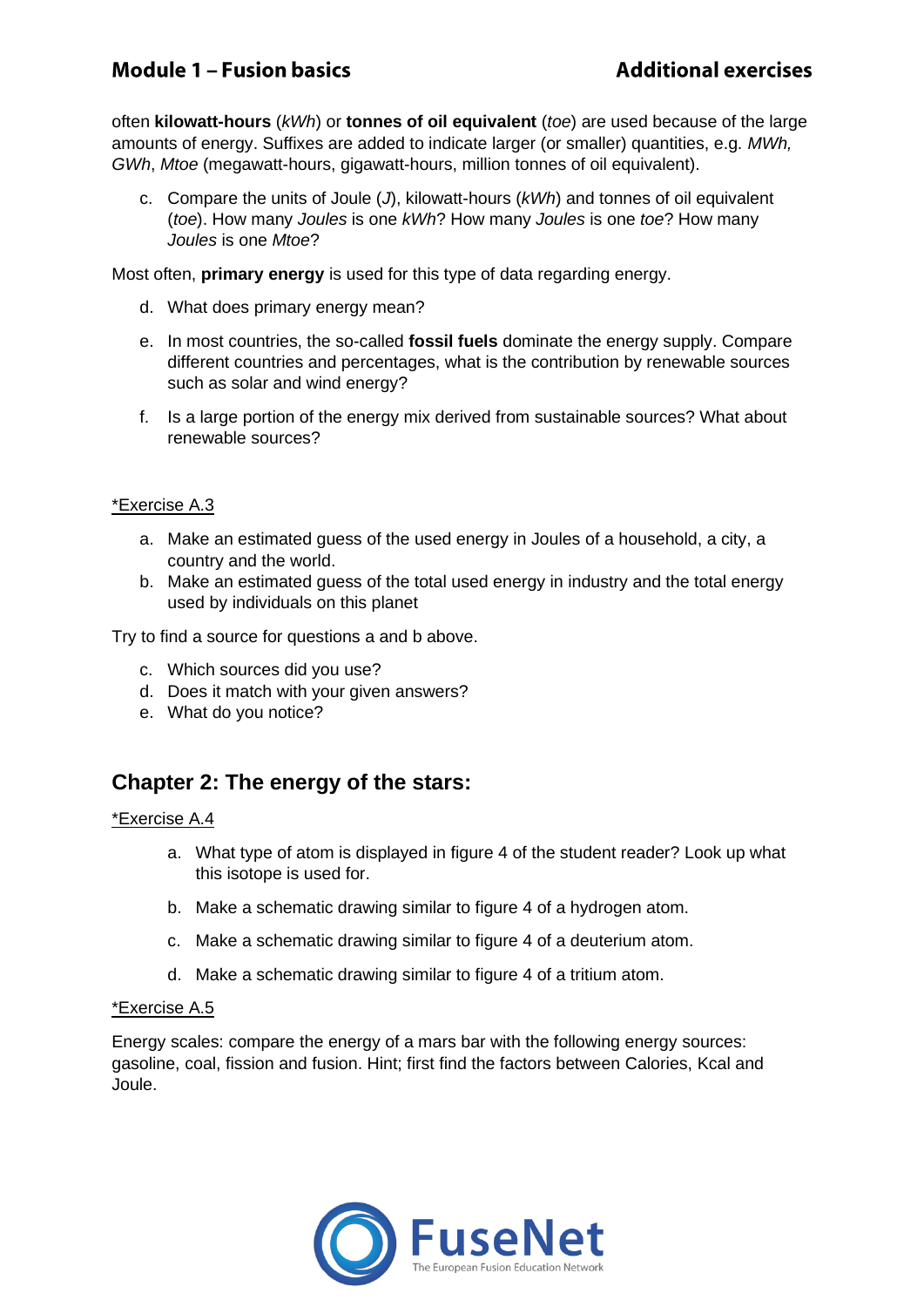# **Module 1 - Fusion basics**

### \*\*Exercise A.6

Fusion and fission are two physical processes which both produce enormous amounts of energy through nuclear reactions. This energy comes from the mass defect that occurs with nuclear reactions.

Whether a nucleus can produce energy through fission or fusion depends on the binding energy of the nucleus. Additionally, nuclei with a high binding energy are more stable and heavier atoms are more unstable.

- a. Find the meaning of 'fusion' and 'fission' in the oxford dictionary and describe the difference between fusion and fission at the level of an atom.
- b. Try to describe in terms of binding energy why heavier nuclei are more unstable.
- c. From the graph: what would be the point of change from fusion to fission? Can you explain why?
- d. Based on this graph, what material do you expect to be present in large quantities in very old stars?



### \*\*Exercise A.7

- a. Calculate the energy released through mass defect, with Einstein's formula, for a D-T fusion reaction.
- b. Calculate the Energy released through mass defect, with Einstein's formula, for a nuclear fission reaction of Uranium-235.